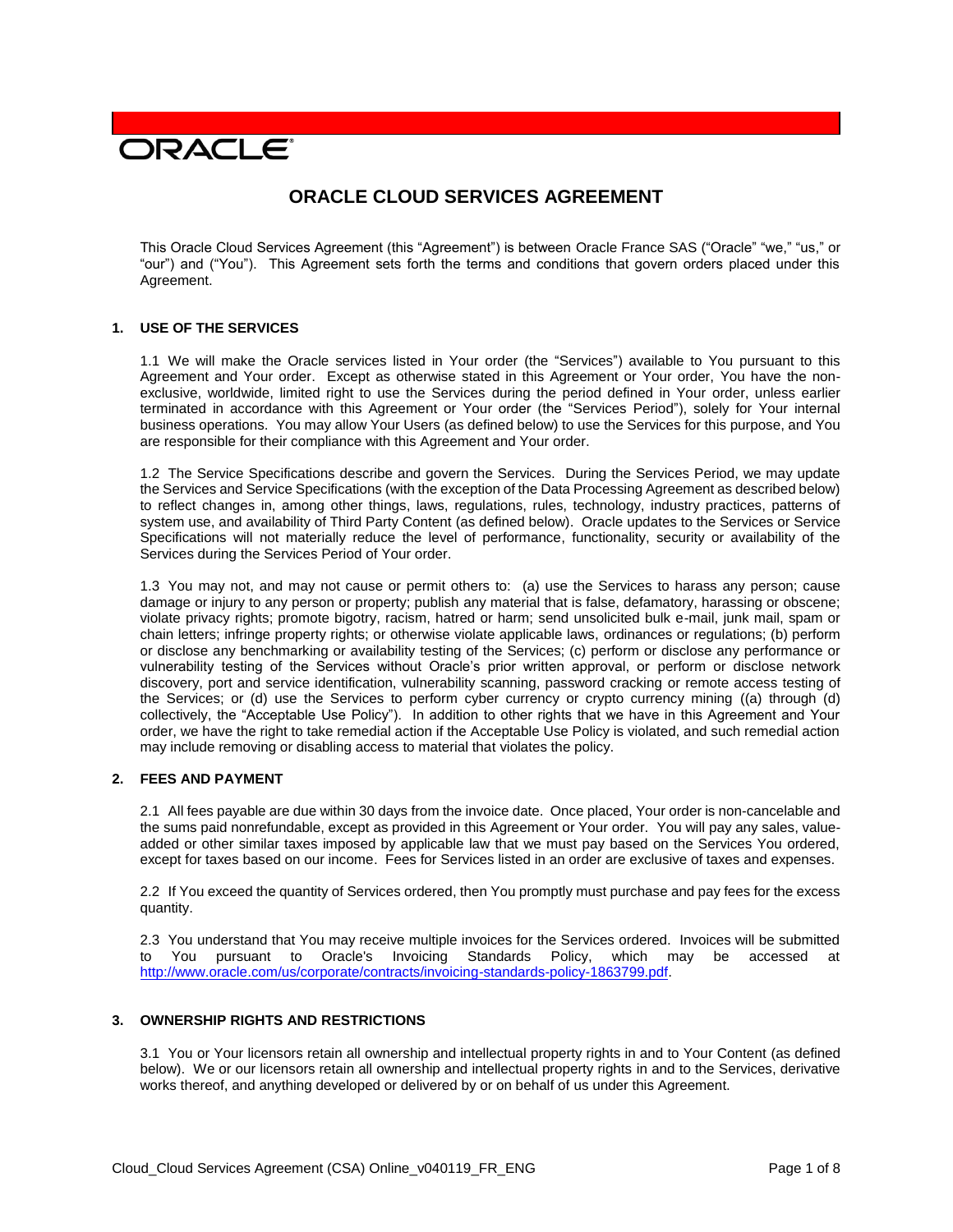3.2 You may have access to Third Party Content through use of the Services. Unless otherwise stated in Your order, all ownership and intellectual property rights in and to Third Party Content and the use of such content is governed by separate third party terms between You and the third party.

3.3 You grant us the right to host, use, process, display and transmit Your Content to provide the Services pursuant to and in accordance with this Agreement and Your order. You have sole responsibility for the accuracy, quality, integrity, legality, reliability, and appropriateness of Your Content, and for obtaining all rights related to Your Content required by Oracle to perform the Services.

3.4 You may not, and may not cause or permit others to: (a) modify, make derivative works of, disassemble, decompile, reverse engineer, reproduce, republish, download, or copy any part of the Services (including data structures or similar materials produced by programs); (b) access or use the Services to build or support, directly or indirectly, products or services competitive to Oracle; or (c) license, sell, transfer, assign, distribute, outsource, permit timesharing or service bureau use of, commercially exploit, or make available the Services to any third party except as permitted by this Agreement or Your order.

# **4. NONDISCLOSURE**

4.1 By virtue of this Agreement, the parties may disclose to each other information that is confidential ("Confidential Information"). Confidential Information shall be limited to the terms and pricing under this Agreement and Your order, Your Content residing in the Services, and all information clearly identified as confidential at the time of disclosure.

4.2 A party's Confidential Information shall not include information that: (a) is or becomes a part of the public domain through no act or omission of the other party; (b) was in the other party's lawful possession prior to the disclosure and had not been obtained by the other party either directly or indirectly from the disclosing party; (c) is lawfully disclosed to the other party by a third party without restriction on the disclosure; or (d) is independently developed by the other party.

4.3 Each party agrees not to disclose the other party's Confidential Information to any third party other than as set forth in the following sentence for a period of five years from the date of the disclosing party's disclosure of the Confidential Information to the receiving party; however, we will protect the confidentiality of Your Content residing in the Services for as long as such information resides in the Services. Each party may disclose Confidential Information only to those employees, agents or subcontractors who are required to protect it against unauthorized disclosure in a manner no less protective than required under this Agreement, and each party may disclose the other party's Confidential Information in any legal proceeding or to a governmental entity as required by law. We will protect the confidentiality of Your Content residing in the Services in accordance with the Oracle security practices defined as part of the Service Specifications applicable to Your order.

# **5. PROTECTION OF YOUR CONTENT**

5.1 In order to protect Your Content provided to Oracle as part of the provision of the Services, Oracle will comply with the applicable administrative, physical, technical and other safeguards, and other applicable aspects of system and content management, available at [http://www.oracle.com/us/corporate/contracts/cloud-services/index.html.](http://www.oracle.com/us/corporate/contracts/cloud-services/index.html)

5.2 To the extent Your Content includes Personal Data (as that term is defined in the applicable data privacy policies and the Data Processing Agreement (as that term is defined below)), Oracle will furthermore comply with the following:

- a. the relevant Oracle privacy policies applicable to the Services, available at [http://www.oracle.com/us/legal/privacy/overview/index.html;](http://www.oracle.com/us/legal/privacy/overview/index.html) and
- b. the applicable version of the Data Processing Agreement for Oracle Services (the "Data Processing Agreement"), unless stated otherwise in Your order. The version of the Data Processing Agreement applicable to Your order (a) is available at [https://www.oracle.com/corporate/contracts/cloud](https://www.oracle.com/corporate/contracts/cloud-services/contracts.html#data-processing)[services/contracts.html#data-processing](https://www.oracle.com/corporate/contracts/cloud-services/contracts.html#data-processing) and is incorporated herein by reference, and (b) will remain in force during the Services Period of Your order. In the event of any conflict between the terms of the Data Processing Agreement and the terms of the Service Specifications (including any applicable Oracle privacy policies), the terms of the Data Processing Agreement shall take precedence.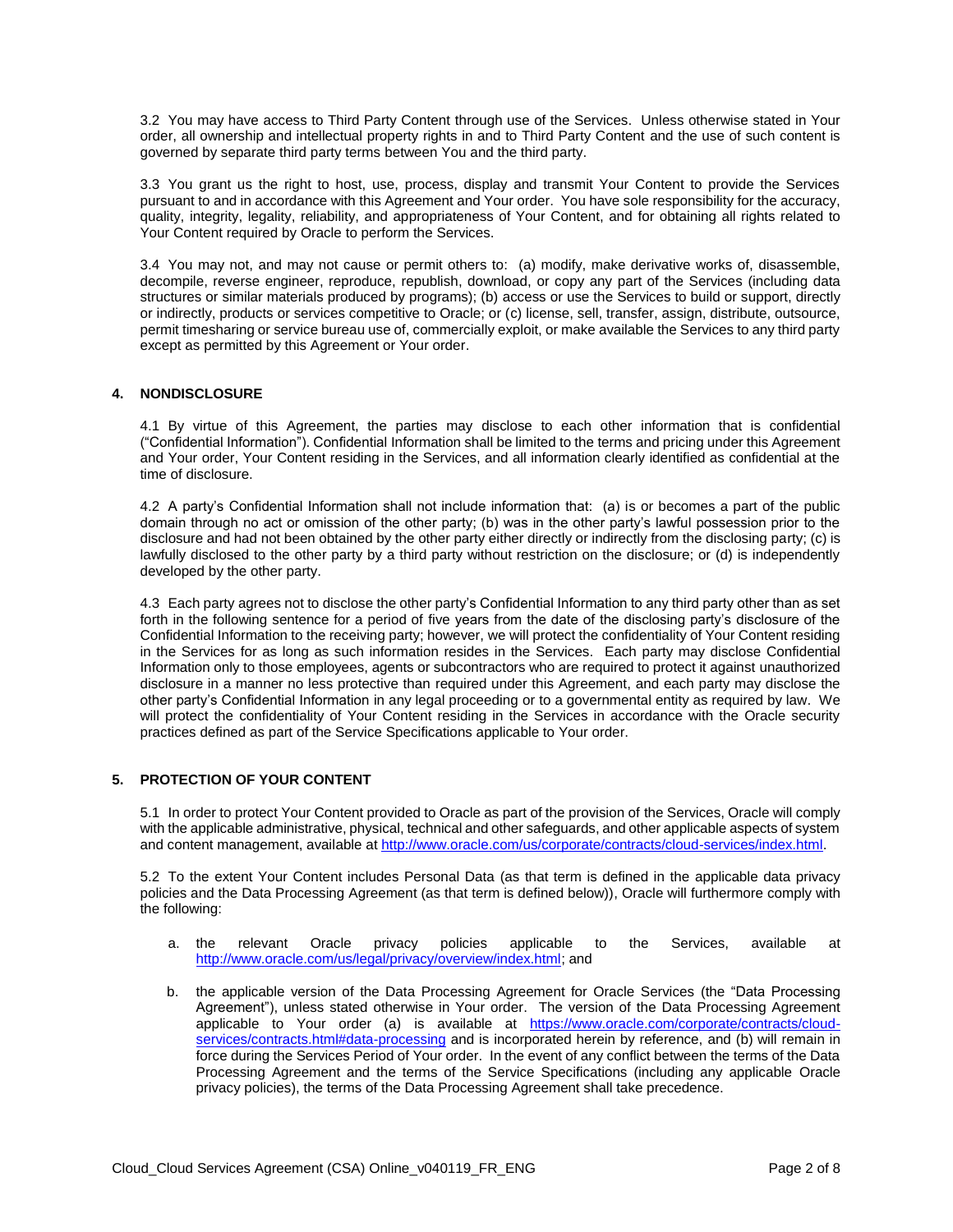5.3 Without prejudice to Sections 5.1 and 5.2 above, You are responsible for (a) any required notices, consents and/or authorizations related to Your provision of, and our processing of, Your Content (including any Personal Data) as part of the Services, (b) any security vulnerabilities, and the consequences of such vulnerabilities, arising from Your Content, including any viruses, Trojan horses, worms or other harmful programming routines contained in Your Content, and (c) any use by You or Your Users of the Services in a manner that is inconsistent with the terms of this Agreement. To the extent You disclose or transmit Your Content to a third party, we are no longer responsible for the security, integrity or confidentiality of such content outside of Oracle's control.

5.4 Unless otherwise specified in Your order (including in the Service Specifications), Your Content may not include any sensitive or special data that imposes specific data security or data protection obligations on Oracle in addition to or different from those specified in the Service Specifications. If available for the Services, You may purchase additional services from us (e.g., Oracle Payment Card Industry Compliance Services) designed to address specific data security or data protection requirements applicable to such sensitive or special data You seek to include in Your Content.

#### **6. WARRANTIES, DISCLAIMERS AND EXCLUSIVE REMEDIES**

6.1 Each party represents that it has validly entered into this Agreement and that it has the power and authority to do so. We warrant that during the Services Period we will perform the Services using commercially reasonable care and skill in all material respects as described in the Service Specifications. If the Services provided to You were not performed as warranted, You must promptly provide us with a written notice that describes the deficiency in the Services (including, as applicable, the service request number notifying us of the deficiency in the Services).

6.2 WE DO NOT WARRANT THAT THE SERVICES WILL BE PERFORMED ERROR-FREE OR UNINTERRUPTED, THAT WE WILL CORRECT ALL SERVICES ERRORS, OR THAT THE SERVICES WILL MEET YOUR REQUIREMENTS OR EXPECTATIONS. WE ARE NOT RESPONSIBLE FOR ANY ISSUES RELATED TO THE PERFORMANCE, OPERATION OR SECURITY OF THE SERVICES THAT ARISE FROM YOUR CONTENT OR THIRD PARTY CONTENT OR SERVICES PROVIDED BY THIRD PARTIES.

6.3 FOR ANY BREACH OF THE SERVICES WARRANTY, YOUR EXCLUSIVE REMEDY AND OUR ENTIRE LIABILITY SHALL BE THE CORRECTION OF THE DEFICIENT SERVICES THAT CAUSED THE BREACH OF WARRANTY, OR, IF WE CANNOT SUBSTANTIALLY CORRECT THE DEFICIENCY IN A COMMERCIALLY REASONABLE MANNER, YOU MAY END THE DEFICIENT SERVICES AND WE WILL REFUND TO YOU THE FEES FOR THE TERMINATED SERVICES THAT YOU PRE-PAID TO US FOR THE PERIOD FOLLOWING THE EFFECTIVE DATE OF TERMINATION.

6.4 TO THE EXTENT NOT PROHIBITED BY LAW, THESE WARRANTIES ARE EXCLUSIVE AND THERE ARE NO OTHER EXPRESS OR IMPLIED WARRANTIES OR CONDITIONS INCLUDING FOR SOFTWARE, HARDWARE, SYSTEMS, NETWORKS OR ENVIRONMENTS, SATISFACTORY QUALITY AND FITNESS FOR A PARTICULAR PURPOSE.

# **7. LIMITATION OF LIABILITY**

7.1 IN NO EVENT WILL EITHER PARTY OR ITS AFFILIATES BE LIABLE FOR ANY INDIRECT DAMAGES, OR ANY LOSS OF REVENUE, PROFITS (EXCLUDING FEES UNDER THIS AGREEMENT), SALES, DATA, DATA USE, GOODWILL, OR REPUTATION.

7.2 IN NO EVENT SHALL THE AGGREGATE LIABILITY OF ORACLE AND OUR AFFILIATES ARISING OUT OF OR RELATED TO THIS AGREEMENT OR YOUR ORDER, OR OTHERWISE, EXCEED THE TOTAL AMOUNTS ACTUALLY PAID UNDER YOUR ORDER FOR THE SERVICES GIVING RISE TO THE LIABILITY DURING THE TWELVE (12) MONTHS IMMEDIATELY PRECEDING THE EVENT GIVING RISE TO SUCH LIABILITY. RISK IS SHARED BETWEEN THE PARTIES UNDER THE TERMS AND CONDITIONS OF THIS AGREEMENT. THE FEES AGREED REFLECT THIS SHARING OF RISK AND THE RESULTING LIMITATION OF LIABILITY.

# **8. INDEMNIFICATION**

8.1 If a third party makes a claim against either You or Oracle ("Recipient" which may refer to You or us depending upon which party received the Material), that any information, design, specification, instruction, software, service, data, hardware, or material (collectively, "Material") furnished by either You or us ("Provider" which may refer to You or us depending on which party provided the Material) and used by the Recipient infringes the third party's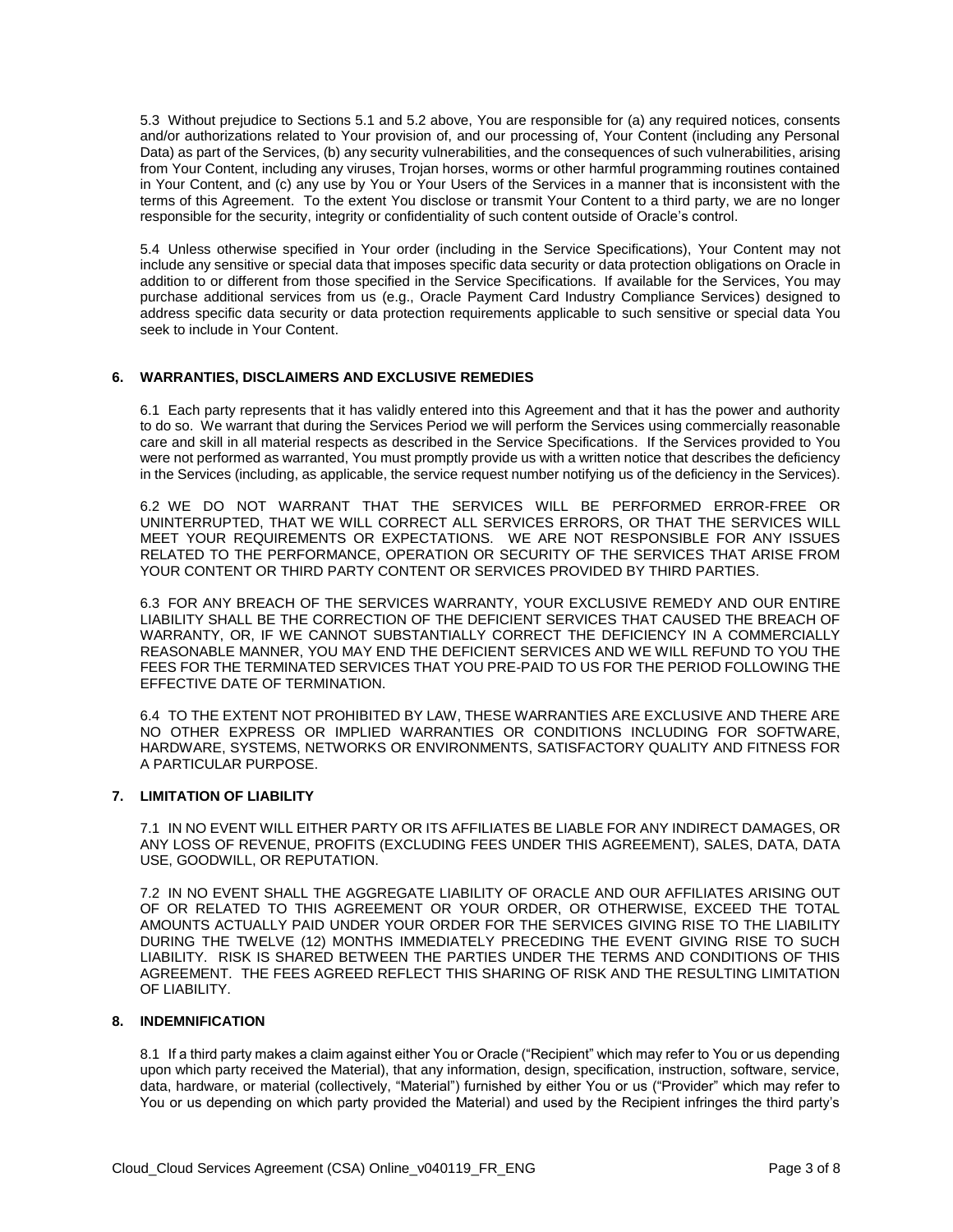intellectual property rights, the Provider, at the Provider's sole cost and expense, will defend the Recipient against the claim and indemnify the Recipient from the damages, liabilities, costs and expenses awarded by the court to the third party claiming infringement or the settlement agreed to by the Provider, if the Recipient does the following:

- a. notifies the Provider promptly in writing, not later than 30 days after the Recipient receives notice of the claim (or sooner if required by applicable law);
- b. gives the Provider sole control of the defense and any settlement negotiations; and
- c. gives the Provider the information, authority and assistance the Provider needs to defend against or settle the claim.

8.2 If the Provider believes or it is determined that any of the Material may have violated a third party's intellectual property rights, the Provider may choose to either modify the Material to be non-infringing (while substantially preserving its utility or functionality) or obtain a license to allow for continued use, or if these alternatives are not commercially reasonable, the Provider may end the license for, and require return of, the applicable Material and refund any unused, prepaid fees the Recipient may have paid to the other party for such Material. If such return materially affects our ability to meet obligations under the relevant order, then we may, upon 30 days prior written notice, terminate the order. If such Material is third party technology and the terms of the third party license do not allow us to terminate the license, then we may, upon 30 days prior written notice, end the Services associated with such Material and refund any unused, prepaid fees for such Services.

8.3 The Provider will not indemnify the Recipient if the Recipient (a) alters the Material or uses it outside the scope of use identified in the Provider's user or program documentation or Service Specifications, or (b) uses a version of the Material which has been superseded, if the infringement claim could have been avoided by using an unaltered current version of the Material which was made available to the Recipient. The Provider will not indemnify the Recipient to the extent that an infringement claim is based upon any Material not furnished by the Provider. We will not indemnify You to the extent that an infringement claim is based on Third Party Content or any Material from a third party portal or other external source that is accessible or made available to You within or by the Services (e.g., a social media post from a third party blog or forum, a third party Web page accessed via a hyperlink, marketing data from third party data providers, etc.).

8.4 This Section 8 provides the parties' exclusive remedy for any infringement claims or damages.

## **9. TERM AND TERMINATION**

- 9.1 This Agreement is valid for the order which this Agreement accompanies.
- 9.2 Services shall be provided for the Services Period defined in Your order.

9.3 We may suspend Your or Your Users' access to, or use of, the Services if we believe that (a) there is a significant threat to the functionality, security, integrity, or availability of the Services or any content, data, or applications in the Services; (b) You or Your Users are accessing or using the Services to commit an illegal act; or (c) there is a violation of the Acceptable Use Policy. When reasonably practicable and lawfully permitted, we will provide You with advance notice of any such suspension. We will use reasonable efforts to re-establish the Services promptly after we determine that the issue causing the suspension has been resolved. During any suspension period, we will make Your Content (as it existed on the suspension date) available to You. Any suspension under this Section shall not excuse You from Your obligation to make payments under this Agreement.

9.4 If either of us breaches a material term of this Agreement or any order and fails to correct the breach within 30 days of written specification of the breach, then the breaching party is in default and the non-breaching party may terminate (a) in the case of breach of any order, the order under which the breach occurred; or (b) in the case of breach of the Agreement, the Agreement and any orders that have been placed under the Agreement. If we terminate any orders as specified in the preceding sentence, You must pay within 30 days all amounts that have accrued prior to such termination, as well as all sums remaining unpaid for the Services under such order(s) plus related taxes and expenses. Except for nonpayment of fees, the nonbreaching party may agree in its sole discretion to extend the 30 day period for so long as the breaching party continues reasonable efforts to cure the breach. You agree that if You are in default under this Agreement, You may not use those Services ordered.

9.5 At the end of the Services Period, we will make Your Content (as it existed at the end of the Services Period) available for retrieval by You during a retrieval period set out in the Service Specifications. At the end of such retrieval period, and except as may be required by law, we will delete or otherwise render unrecoverable any of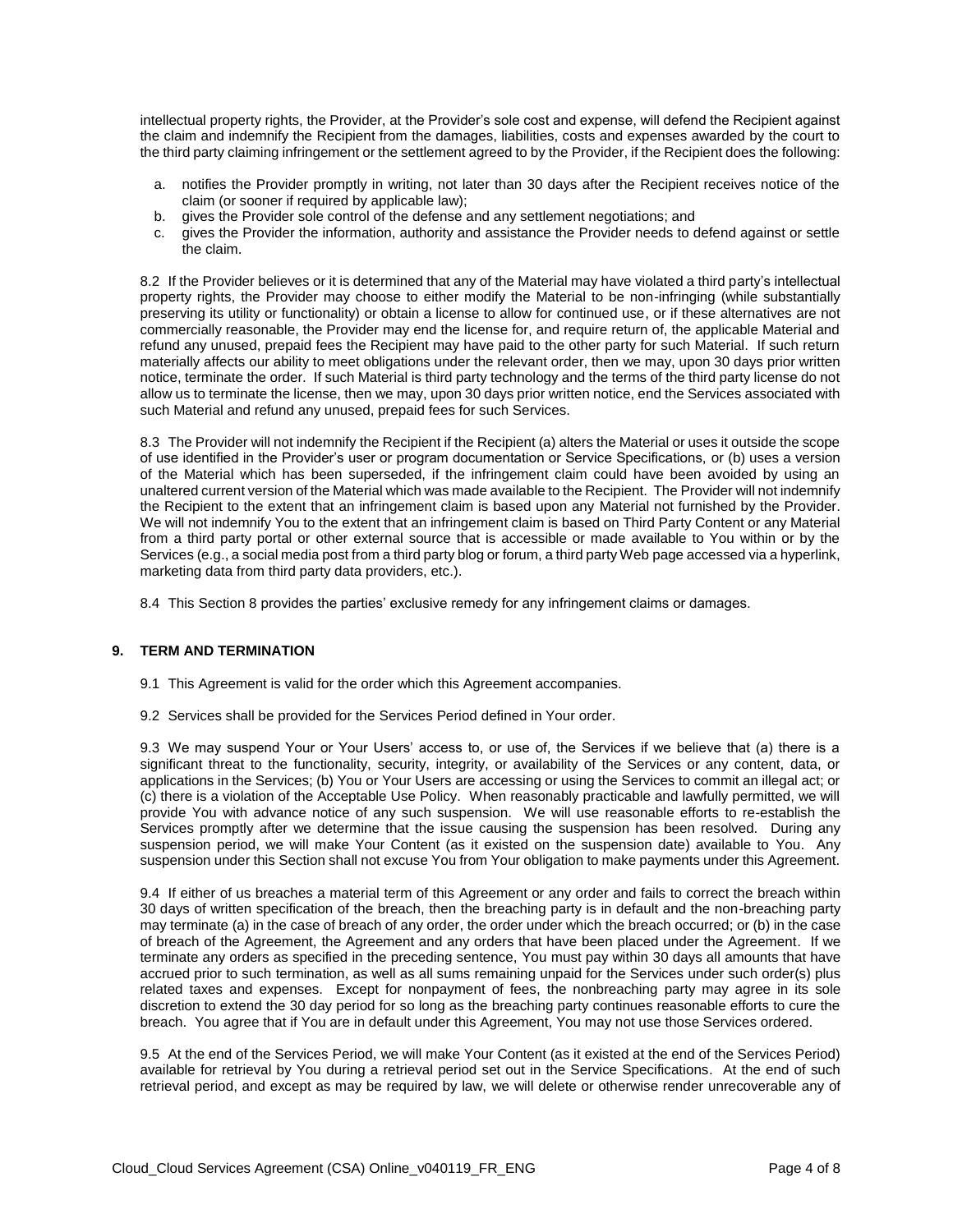Your Content that remains in the Services. Our data deletion practices are described in more detail in the Service Specifications.

9.6 Provisions that survive termination or expiration of this Agreement are those relating to limitation of liability, indemnification, payment and others which by their nature are intended to survive.

#### **10. THIRD-PARTY CONTENT, SERVICES AND WEBSITES**

10.1 The Services may enable You to link to, transfer Your Content or Third Party Content to, or otherwise access, third parties' websites, platforms, content, products, services, and information ("Third Party Services"). Oracle does not control and is not responsible for Third Party Services. You are solely responsible for complying with the terms of access and use of Third Party Services, and if Oracle accesses or uses any Third Party Services on Your behalf to facilitate performance of the Services, You are solely responsible for ensuring that such access and use, including through passwords, credentials or tokens issued or otherwise made available to You, is authorized by the terms of access and use for such services. If You transfer or cause the transfer of Your Content or Third Party Content from the Services to a Third Party Service or other location, that transfer constitutes a distribution by You and not by Oracle.

10.2 Any Third Party Content we make accessible is provided on an "as-is" and "as available" basis without any warranty of any kind. You acknowledge and agree that we are not responsible for, and have no obligation to control, monitor, or correct, Third Party Content. We disclaim all liabilities arising from or related to Third Party Content.

10.3 You acknowledge that: (i) the nature, type, quality and availability of Third Party Content may change at any time during the Services Period, and (ii) features of the Services that interoperate with Third Party Services such as Facebook™, YouTube™ and Twitter™, etc., depend on the continuing availability of such third parties' respective application programming interfaces (APIs). We may need to update, change or modify the Services under this Agreement as a result of a change in, or unavailability of, such Third Party Content, Third Party Services or APIs. If any third party ceases to make its Third Party Content or APIs available on reasonable terms for the Services, as determined by us in our sole discretion, we may cease providing access to the affected Third Party Content or Third Party Services without any liability to You. Any changes to Third Party Content, Third Party Services or APIs, including their unavailability, during the Services Period does not affect Your obligations under this Agreement or the applicable order, and You will not be entitled to any refund, credit or other compensation due to any such changes.

#### **11. SERVICE MONITORING, ANALYSES AND ORACLE SOFTWARE**

11.1 We continuously monitor the Services to facilitate Oracle's operation of the Services; to help resolve Your service requests; to detect and address threats to the functionality, security, integrity, and availability of the Services as well as any content, data, or applications in the Services; and to detect and address illegal acts or violations of the Acceptable Use Policy. Oracle monitoring tools do not collect or store any of Your Content residing in the Services, except as needed for such purposes. Oracle does not monitor, and does not address issues with, non-Oracle software provided by You or any of Your Users that is stored in, or run on or through, the Services. Information collected by Oracle monitoring tools (excluding Your Content) may also be used to assist in managing Oracle's product and service portfolio, to help Oracle address deficiencies in its product and service offerings, and for license management purposes.

11.2 We may (i) compile statistical and other information related to the performance, operation and use of the Services, and (ii) use data from the Services in aggregated form for security and operations management, to create statistical analyses, and for research and development purposes (clauses i and ii are collectively referred to as "Service Analyses"). We may make Service Analyses publicly available; however, Service Analyses will not incorporate Your Content, Personal Data or Confidential Information in a form that could serve to identify You or any individual. We retain all intellectual property rights in Service Analyses.

11.3 We may provide You with the ability to obtain certain Oracle Software (as defined below) for use with the Services. If we provide Oracle Software to You and do not specify separate terms for such software, then such Oracle Software is provided as part of the Services and You have the non-exclusive, worldwide, limited right to use such Oracle Software, subject to the terms of this Agreement and Your order (except for separately licensed elements of the Oracle Software, which separately licensed elements are governed by the applicable separate terms), solely to facilitate Your use of the Services. You may allow Your Users to use the Oracle Software for this purpose, and You are responsible for their compliance with the license terms. Your right to use any Oracle Software will terminate upon the earlier of our notice (by web posting or otherwise) or the end of the Services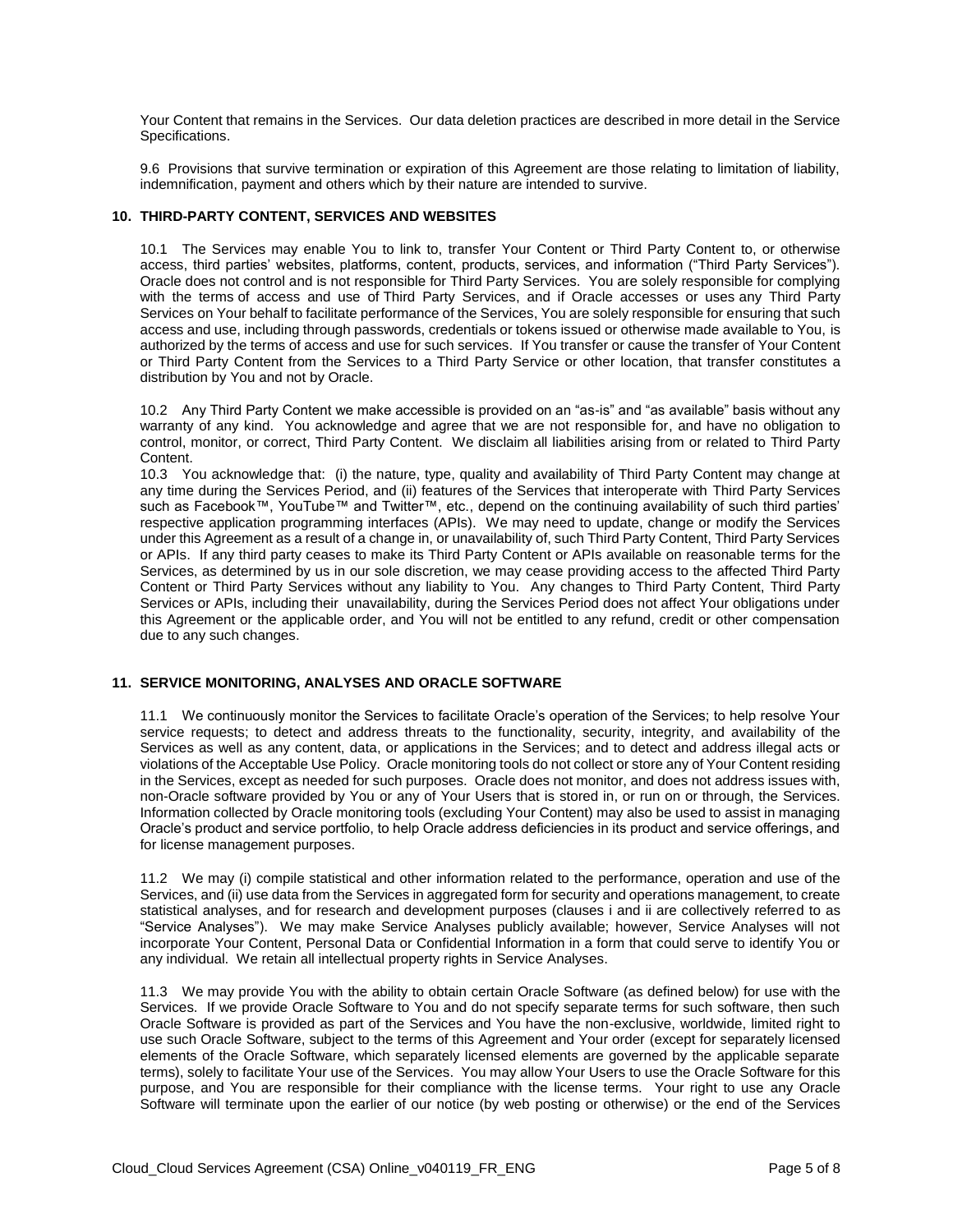associated with the Oracle Software. Notwithstanding the foregoing, if Oracle Software is licensed to You under separate terms, then Your use of such software is governed by the separate terms. Your right to use any part of the Oracle Software that is licensed under the separate terms is not restricted in any way by this Agreement.

#### **12. EXPORT**

12.1 Export laws and regulations of the United States and any other relevant local export laws and regulations apply to the Services. Such export laws govern use of the Services (including technical data) and any Services deliverables provided under this Agreement, and You and we each agree to comply with all such export laws and regulations (including "deemed export" and "deemed re-export" regulations). You agree that no data, information, software programs and/or materials resulting from the Services (or direct product thereof) will be exported, directly or indirectly, in violation of these laws, or will be used for any purpose prohibited by these laws including, without limitation, nuclear, chemical, or biological weapons proliferation, or development of missile technology.

12.2 You acknowledge that the Services are designed with capabilities for You and Your Users to access the Services without regard to geographic location and to transfer or otherwise move Your Content between the Services and other locations such as User workstations. You are solely responsible for the authorization and management of User accounts across geographic locations, as well as export control and geographic transfer of Your Content.

#### **13. FORCE MAJEURE**

Neither You nor we shall be responsible for failure or delay of performance if caused by: an act of war, hostility, or sabotage; act of God; pandemic; electrical, internet, or telecommunication outage that is not caused by the obligated party; government restrictions (including the denial or cancelation of any export, import or other license); or other event outside the reasonable control of the obligated party. Both You and we will use reasonable efforts to mitigate the effect of a force majeure event. If such event continues for more than 30 days, either of You or we may cancel unperformed Services and affected orders upon written notice. This Section does not excuse either party's obligation to take reasonable steps to follow its normal disaster recovery procedures or Your obligation to pay for the Services.

#### **14. GOVERNING LAW AND JURISDICTION**

This Agreement is governed by the laws of France and each party agrees to submit to the exclusive jurisdiction of, and venue in, the courts in Paris in any dispute arising out of or relating to this Agreement.

#### **15. NOTICE**

15.1 Any notice required under this Agreement shall be provided to the other party in writing. If You have a legal dispute with us or if You wish to provide a notice under the Indemnification Section of this Agreement, or if You become subject to insolvency or other similar legal proceedings, You will promptly send written notice to: Oracle France SAS, 15 Boulevard Charles de Gaulle 92715 Colombes Cedex, Attention: General Counsel, Legal Department.

15.2 We may give notices applicable to our Services customers by means of a general notice on the Oracle portal for the Services, and notices specific to You by electronic mail to Your e-mail address on record in our account information or by written communication sent by first class mail or pre-paid post to Your address on record in our account information.

#### **16. ASSIGNMENT**

You may not assign this Agreement or give or transfer the Services, or any interest in the Services, to another individual or entity.

Oracle may assign or otherwise transfer in any way, all or part of its rights and obligations under the Agreement and any ordering document to any third party and will be released from its obligations under the Agreement and any ordering document as of the effective date of the assignment.

### **17. OTHER**

17.1 We are an independent contractor, and each party agrees that no partnership, joint venture, or agency relationship exists between the parties.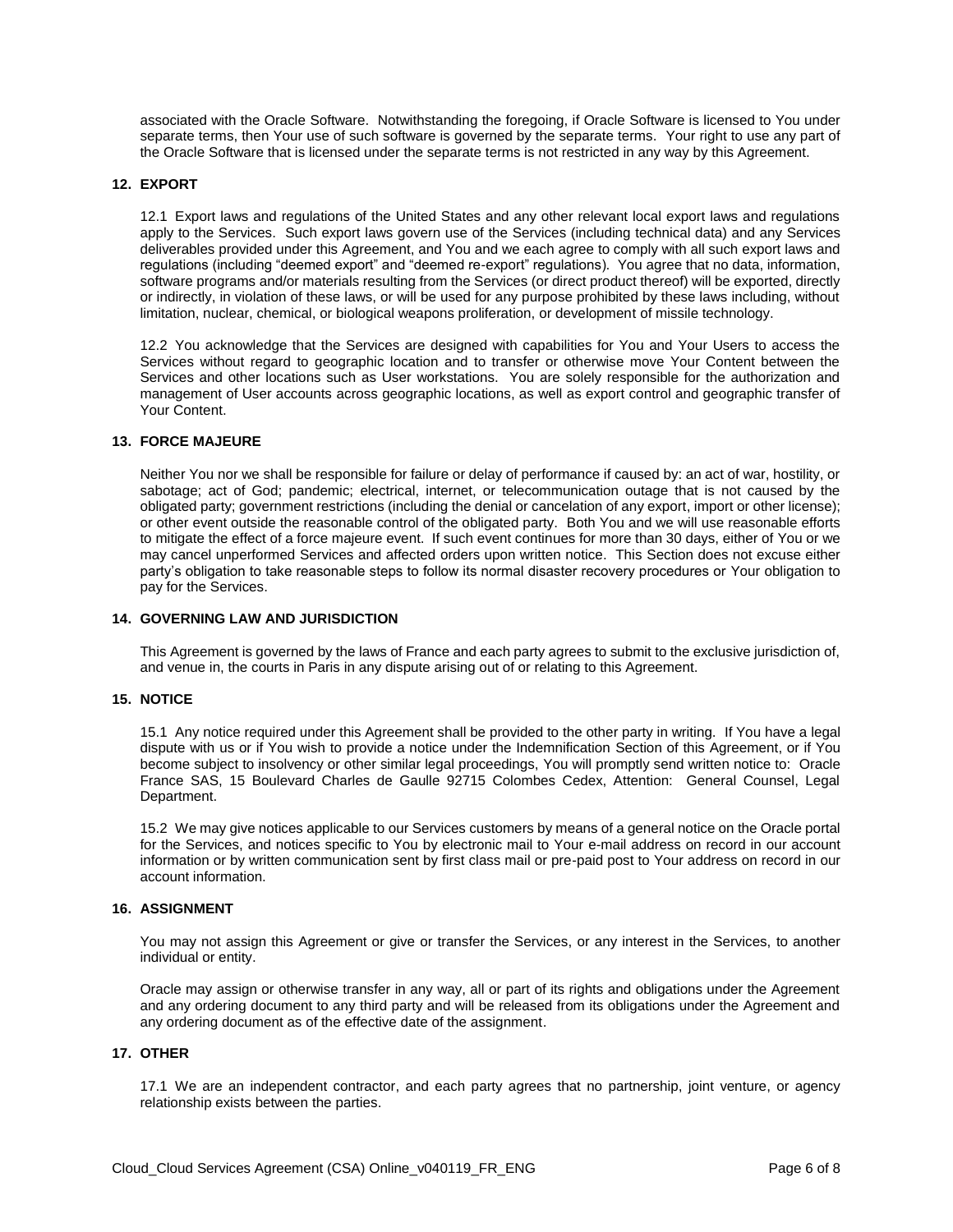17.2 Our business partners and other third parties, including any third parties with which the Services have integrations or that are retained by You to provide consulting services, implementation services or applications that interact with the Services, are independent of Oracle and are not Oracle's agents. We are not liable for, bound by, or responsible for any problems with the Services or Your Content arising due to any acts of any such business partner or third party, unless the business partner or third party is providing Services as our subcontractor on an engagement ordered under this Agreement and, if so, then only to the same extent as we would be responsible for our resources under this Agreement.

17.3 If any term of this Agreement is found to be invalid or unenforceable, the remaining provisions will remain effective and such term shall be replaced with another term consistent with the purpose and intent of this Agreement.

17.4 Except for actions for nonpayment or breach of Oracle's proprietary rights, no action, regardless of form, arising out of or relating to this Agreement may be brought by either party more than two years after the cause of action has accrued.

17.5 Prior to entering into an order governed by this Agreement, You are solely responsible for determining whether the Services meet Your technical, business or regulatory requirements. Oracle will cooperate with Your efforts to determine whether use of the standard Services are consistent with those requirements. Additional fees may apply to any additional work performed by Oracle or changes to the Services. You remain solely responsible for Your regulatory compliance in connection with Your use of the Services.

17.6 Upon forty-five (45) days written notice and no more than once every twelve (12) months, Oracle may audit Your use of the Cloud Services to ensure Your use of the Cloud Services is in compliance with the terms of the applicable order and this Agreement. Any such audit shall not unreasonably interfere with Your normal business operations.

You agree to cooperate with Oracle's audit and to provide reasonable assistance and access to information reasonably requested by Oracle.

The performance of the audit and non-public data obtained during the audit (including findings or reports that result from the audit) shall be subject to the provisions of section 4 (Nondisclosure) of this Agreement.

If the audit identifies non-compliance, You agree to remedy (which may include, without limitation, the payment of any fees for additional Cloud Services) such non-compliance within 30 days of written notification of that noncompliance. You agree that Oracle shall not be responsible for any of Your costs incurred in cooperating with the audit.

# **18. ENTIRE AGREEMENT**

18.1 You agree that this Agreement and the information which is incorporated into this Agreement by written reference (including reference to information contained in a URL or referenced policy), together with the applicable order, is the complete agreement for the Services ordered by You and supersedes all prior or contemporaneous agreements or representations, written or oral, regarding such Services.

18.2 It is expressly agreed that the terms of this Agreement and any Oracle order shall supersede the terms in any purchase order, procurement internet portal, or other similar non-Oracle document and no terms included in any such purchase order, portal, or other non-Oracle document shall apply to the Services ordered. In the event of any inconsistencies between the terms of an order and the Agreement, the order shall take precedence; however, unless expressly stated otherwise in an order, the terms of the Data Processing Agreement shall take precedence over any inconsistent terms in an order. This Agreement and orders hereunder may not be modified and the rights and restrictions may not be altered or waived except in a writing signed or accepted online by authorized representatives of You and of Oracle; however, Oracle may update the Service Specifications, including by posting updated documents on Oracle's websites. No third party beneficiary relationships are created by this Agreement.

#### **19. AGREEMENT DEFINITIONS**

19.1 **"Oracle Software"** means any software agent, application or tool that Oracle makes available to You for download specifically for purposes of facilitating Your access to, operation of, and/or use with, the Services.